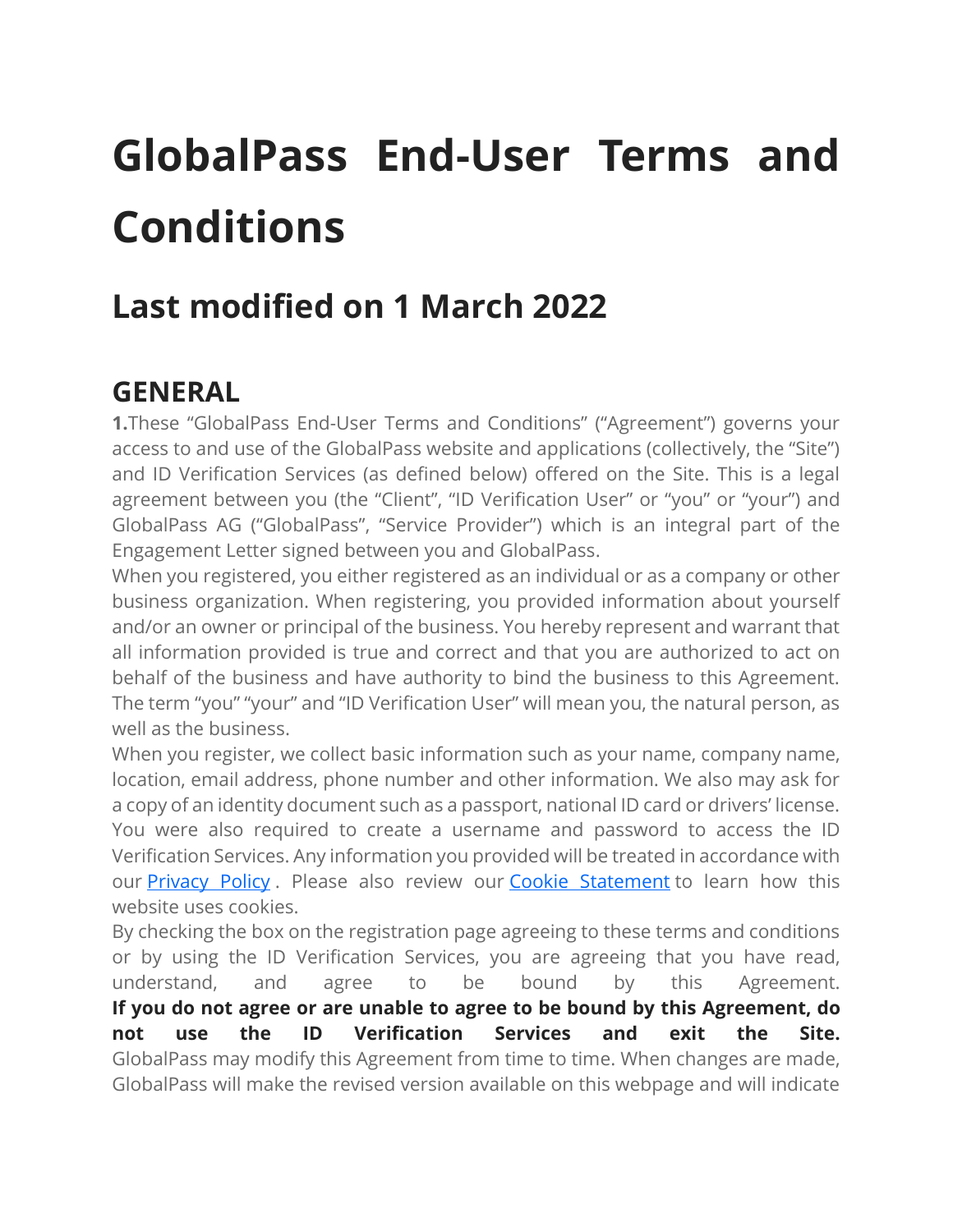the date that revisions were last made at the top of this page. Your use of the Site or the Services after such posting will constitute acceptance by you of such changes.

**2.**This Agreement is effective as of the date you first registered (the "Effective Date"). If you registered as a business entity, the ID Verification Services (as defined below) may also be utilized by Affiliates (as defined below) of the ID Verification User; provided that (i) the ID Verification User shall be the sole party responsible for making payments under this Agreement and (ii) the ID Verification User shall be responsible to GlobalPass for all Affiliates compliance with the terms and conditions of this Agreement. For purposes of this Agreement, the term "Affiliate" shall mean any entity in which the ID Verification User has direct or indirect ownership of greater than 50% of the voting shares of the relevant company.

**3.** As part of the ID Verification Services, GlobalPass grants to the ID Verification User a revocable, non-exclusive, non-transferable license to utilize the ID Verification Services for the lawful purposes and with consent (see "Permitted Purpose" and "User Consent"). This license allows the ID Verification User the right to submit data for verification through the ID Verification Services according to the Permitted Purpose (each submittal a "Transaction") to a maximum limit, as per separate agreement with the User.

Permitted Purpose - verifying an individual's identity, age or address information for lawful purposes of identity verification, fraud prevention or enforcement of laws designed to prevent money laundering but does not include determining a consumer's eligibility for credit or insurance for personal, family or household purposes, employment or a government license or benefit.

User Consent - ID Verification User agrees to obtain the appropriate, active, and informed consent from each individual consumer in accordance with all applicable laws for the collection, disclosure, and use of personal information prior to requesting any of the ID Verification Services. Additionally, a direct business need for the information in connection with a business transaction involving the consumer must exist. THE GLOBALPASS ID VERIFICATION SYSTEM MUST NOT BE USED FOR UNAUTHORISED USE.

**4.** The ID Verification User is responsible for:

- procuring any software or applications which it requires to use or view the ID Verification Services;
- the accuracy of the information input for the ID Verification Services; and
- assessing and setting the risk tolerance level according to its needs.

**5.** Subject to the terms of this Agreement, the parties agree to cooperate and provide reasonable assistance in joint marketing materials from time to time. No such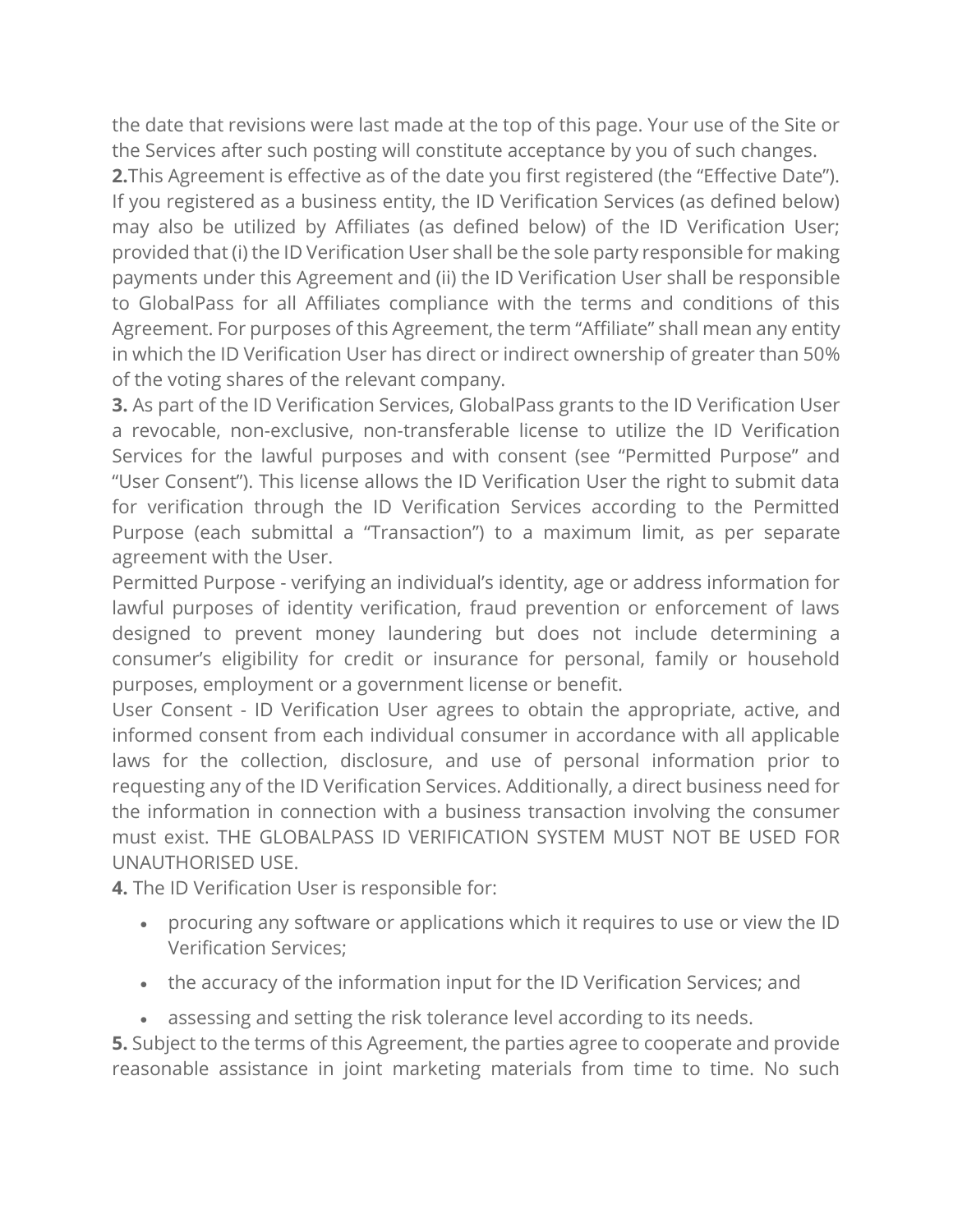announcements shall be issued without both parties' prior written consent, such consent not to be unreasonably withheld or delayed.

**6.** Except as expressly set out herein, the ID Verification User will have no rights or interest with respect to the ID Verification Services. Nothing contained in this Agreement will constitute a license or grant of any rights to the ID Verification User with respect to any trademark, logo, service, mark, trade name, service name or patent.

### **PROVISION OF SERVICES**

**7.**GlobalPass is providing electronic identity verification services ("ID Verification Services") to the ID Verification User pursuant to this Agreement. This Agreement shall remain in effect until terminated. ID Verification User or GlobalPass may terminate this Agreement, and/or suspend your access to the ID Verification Services, at any time.

**8.** The Client requests the Services via specified e-mail address.

**9**. Upon receiving the Client's request and the full information on the Customer needed for performing the Services, the Service Provider shall start performing the requested Services. The Service Provider shall render the Services within two (2) Business Days from the date when the Service Provider receives all the documents and the information needed to perform the Services and the fees for the Services. The timing for performing the Services may be reasonably extended if the process of verification of some or all of the information on a particular Customer turns to be significantly more complex than reasonably anticipated.

**10**. The Service Provider may engage to the Sub-Processors and/or other Sub-Processors for the provision of the Services and the Client hereby agrees to the same; provided that the Service Provider shall notify the Client in advance of the engagement of new sub-processors and their identity. Client may then object to Service Provider's use of a new sub-processor by notifying Service Provider in writing within ten (10) Business Days of the notification. In such event Service Provider will use reasonable efforts to make available to Client a change in the Services or recommend a commercially reasonable change to Client's configuration or use of the Services to avoid Processing of Personal Data by the objected-to new Sub-processor without unreasonably burdening the Client. If Service Provider is unable to make available such change within a reasonable period of time, which shall not exceed thirty (30) days, Client may terminate this Engagement Letter (and this Agreement) with respect only to those Services which cannot be provided by Ser- vice Provider without the use of new Sub-processors, by providing written notice to Service Provider.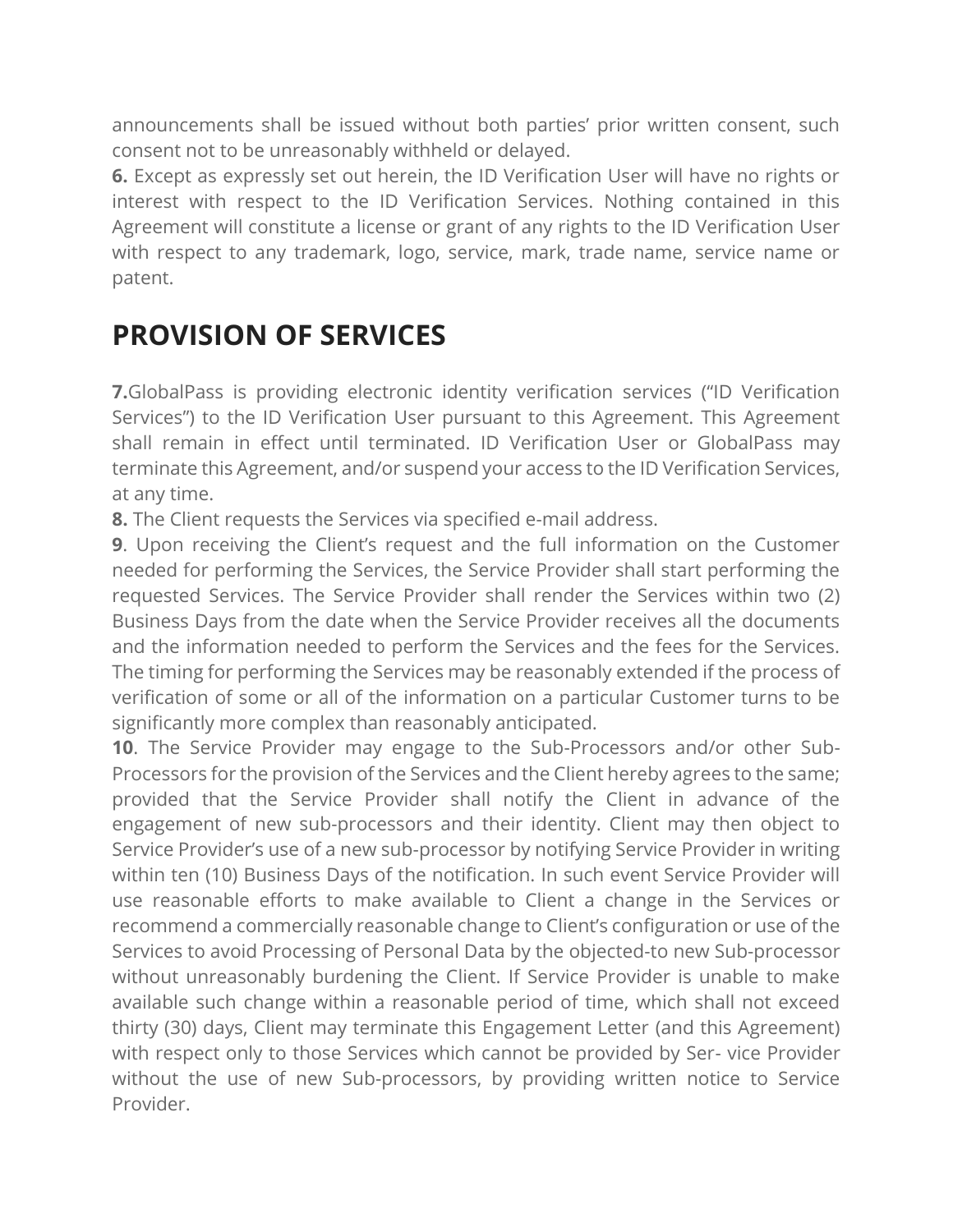**11**. After providing Service Provider with necessary information about the Customer, the Service Provider shall proceed with provision of the requested Services and verification shall be performed both automatically and manually by Service Provider's KYC analysts. The Result of the Services shall be provided to the Client in the form of a checklist reflecting the categories of the information on the Customer that was checked by the Service Provider upon the Client's request and the result of the process of verification (verified / not verified, confirmed / not confirmed, matching / not matching, Exact, Strong, Medium or Weak matches, etc.). The Client hereby confirms his Instructions to the Service Provider on the processes described in Schedule 1 to Appendix 1 and on the criteria and rules to be followed by Service Provider in the process of verification (including the content of the checklist) and issuance of the results thereof (i.e., verified/not verified or confirmed/not confirmed, matching / not matching, Exact, Strong, Medium or Weak matches, etc.) as hereby provided in Appendix 2. The Client may, subject to the Service Provider's acceptance, issue new or amend existing Instructions for the verification process. Service Provider undertakes not to contact Clients' Customers, including with regard to verification process.

**12**. When the Client required the Service Provider to transfer any documents or information on Client's Customers, the Service Provider shall proceed with such transfer in compliance with safety requirements established by applicable Data Protection Laws. The Service Provider shall keep the documents and / or information transferred to it in strict confidence and shall not transfer the received documents and / or information to any third parties, otherwise than provided herein, or use them for purposes other than those prescribed under this Engagement Letter (and this Agreement), without an explicit written authorization of the Client.

**13**. It shall be the Client's responsibility to determine whether the Services requested from the Service Provider are sufficient for the purpose of ensuring the Client's compliance with applicable anti-money laundering and countering the financing of terrorism regulation and, in particular, for the purpose of CDD. The Service Provider shall not provide to the Client (and nothing herein shall be construed as to constitute) any warranties or consultations in regard as to whether the requested Services suffice for the purpose of ensuring the Client's compliance with applicable antimoney laundering and countering the financing of terrorism regulation and, in particular, for acts the purpose of CDD.

**14**. The Service Provider only hereunder pursuant to the terms hereof and the Client's Instructions and to the extent and within the limits set by the Client, as the **15**. Client represents that any Client's Instructions are and will at all times be in line with Applicable Laws.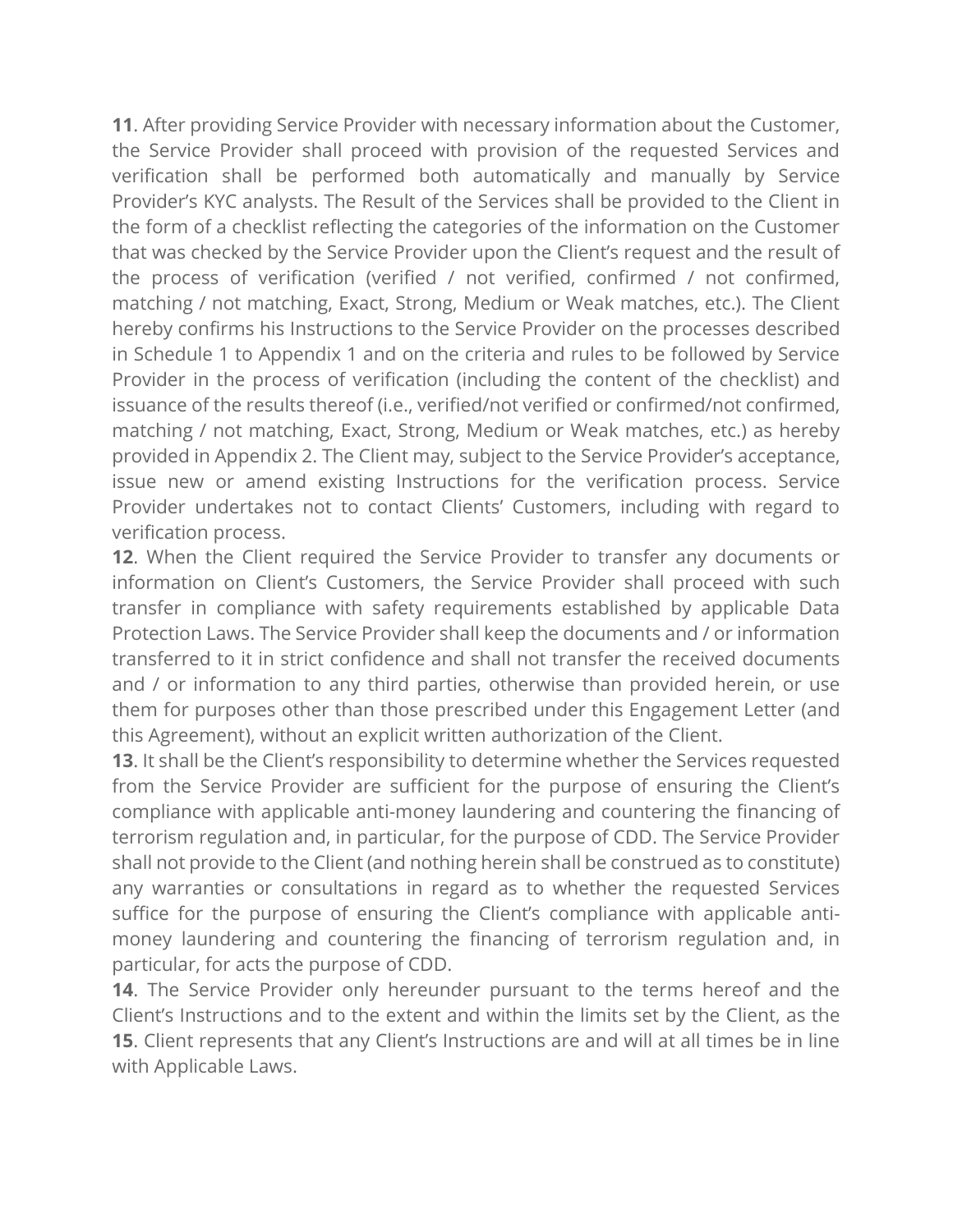**16**. Notwithstanding any type of Result provided by the Service Provider to the Client (whether positive, negative or otherwise) in respect of any Customer, it shall be the Client's responsibility to, and the Client shall in its sole and absolute discretion, determine whether it will establish or approve of any type of business relationship with such Customer.

**17**. The Service Provider represents to the Client that it makes all reasonable effort to ensure accurateness and completeness of the information provided to the Client as a Result of the provision of the Services, however, the Service Provider does not ensure that the Results of the Services and verified information including but not limited to information and / or documents of the Customer that is delivered to the Client is in all respects true, accurate and complete.

**18**. The Client shall not, without the prior written consent of the Service Provider reverse-engineer, reproduce, convert, modify, disassemble or decompile the Results (in any form) of the Services. For the sake of clarity, the Client must not distribute, market, re-license, sub-license, rent, lease, adapt, translate, enhance, modify, decompile, disassemble, reverse engineer, reproduce, create derivative works, or translate the whole or any part of the information included in the ID Verification Services, and must not merge the ID Verification Services into any other product or service without the prior written permission of the Service provider.

**19.** The Service Provider may, whether currently or in the future, have relationships with persons other than the Client, which persons may have interests, including adverse interests, with respect to the Client. The Ser- vice Provider will have no obligation to disclose such relationships or interests to the Client or to use such information on the Client's behalf.

**20.** The Service Provider confirms, and the Client expressly agrees that, given the nature of the Services, the sources of information collected to provide the Services, the development of the technical means used to provide the Services, the Services provided under the Engagement Letter or this Agreement do not guarantee accuracy of the Results of the Services (e.g., identification of the person, veracity of the document, etc.). The Parties confirm their common understanding that the Service Provider shall make reasonable efforts to render the Services specified in the contract properly but does not guarantee the accuracy of the result of the services in all cases of provision of the services.

**21.**The ID Verification Services are provided on the following terms:

• GlobalPass does not represent or warrant or guarantee that the databases used to provide the ID Verification Services are complete, accurate or correct and, accordingly, GlobalPass does not represent or warrant or guarantee that any information provided by GlobalPass to the ID Verification User as part of the ID Verification Services is complete, accurate or correct.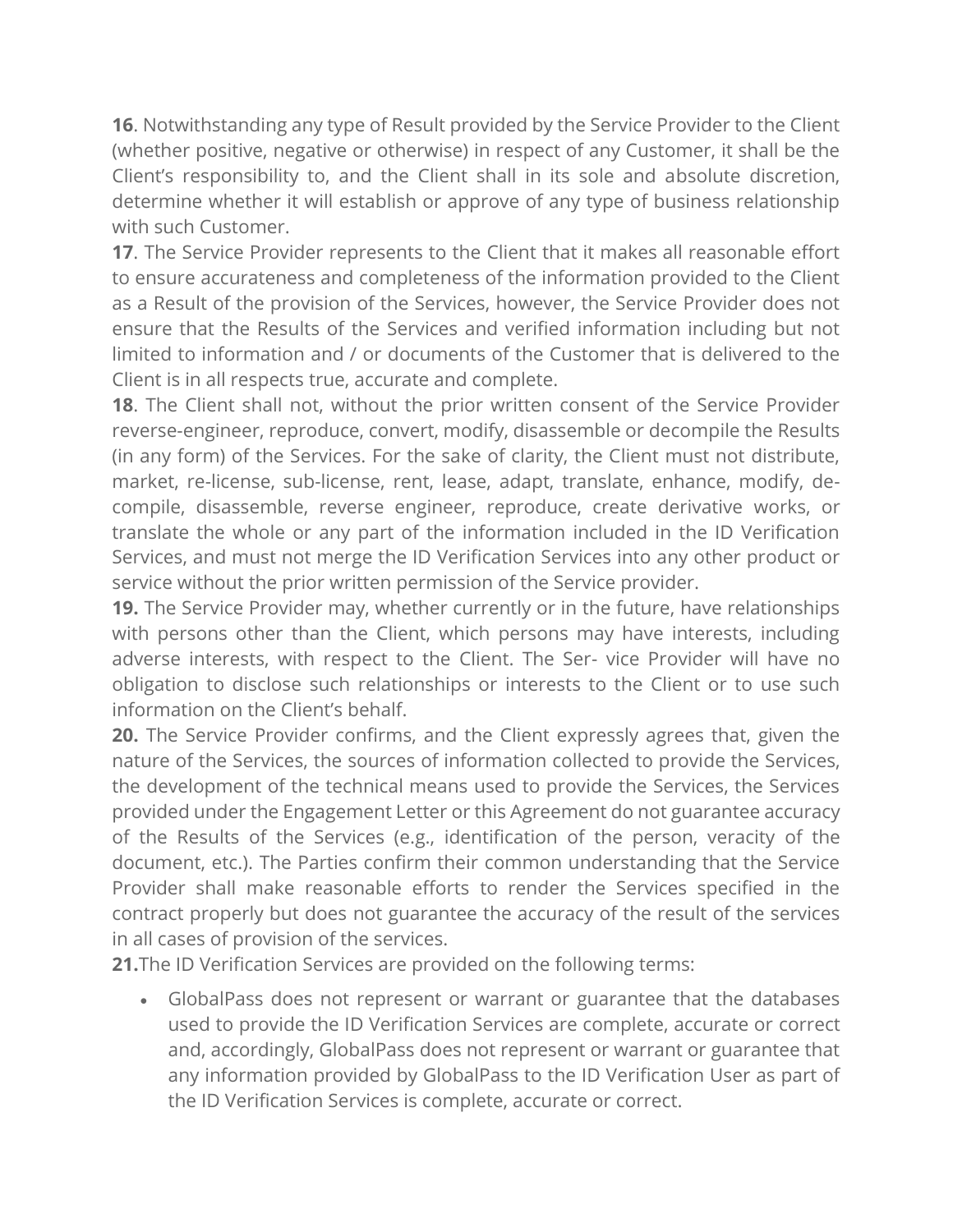- Any information provided by GlobalPass to the ID Verification User as part of the ID Verification Services relies on the completeness, accuracy and correctness of data which is entered by the ID Verification User.
- The provision of the ID Verification Services by GlobalPass is contingent on data sources supplied by third parties, including government agencies, thirdparty suppliers of identity verification services and credit reference agencies. Those third parties may change or may, due to change in laws or other reasons, change their policies or services. Therefore, the provision and price of the ID Verification Services, and the Permitted Purpose, may be amended by GlobalPass (acting reasonably) where and to the limited and minimum extent required to comply with a change from a third-party supplier. Where possible, GlobalPass will provide ID Verification User at least 30 days' prior, written notice of such changes. If amendments in accordance with this clause (c) are not acceptable to ID Verification User (acting reasonably), the ID Verification User may cease their usage of the particular affected service.
- The ID Verification User hereby authorizes GlobalPass to engage the third parties described in clause 9(c), to provide the requested ID Verification Services. The ID Verification User agrees that GlobalPass may provide to such third parties any information necessary for the fulfilment of the ID Verification Services and GlobalPass may check the information provided by the ID Verification User against any databases supplied by such third parties for the purposes of performing the ID Verification Services.

## **COMPLIANCE WITH DATA PROTECTION LAWS**

**22**. The Client and the Service Provider shall each, at their own cost, comply with all their obligations under the relevant rules, laws, regulations, directives and governmental requirements (the "Data Protection Laws") which are in effect, including but not limited to the General Data Protection Regulation (Regulation (EU) 2016/679) (the "GDPR") and Swiss Federal Data Protection Act ("DPA").

**23.** If GlobalPass processes EU Personal Data in the course of the provision or procurement of the ID Verification Services, the parties will abide by the requirements included in the EU Personal Data Schedule, attached as Schedule B, including notifying the data subject that their Personal Information will be transferred outside the European Economic Area ("EEA"), providing any other required information to the data subject, and offer the data subject the opportunity to object to the transfer.

**24.**The ID Verification User warrants and represents that it: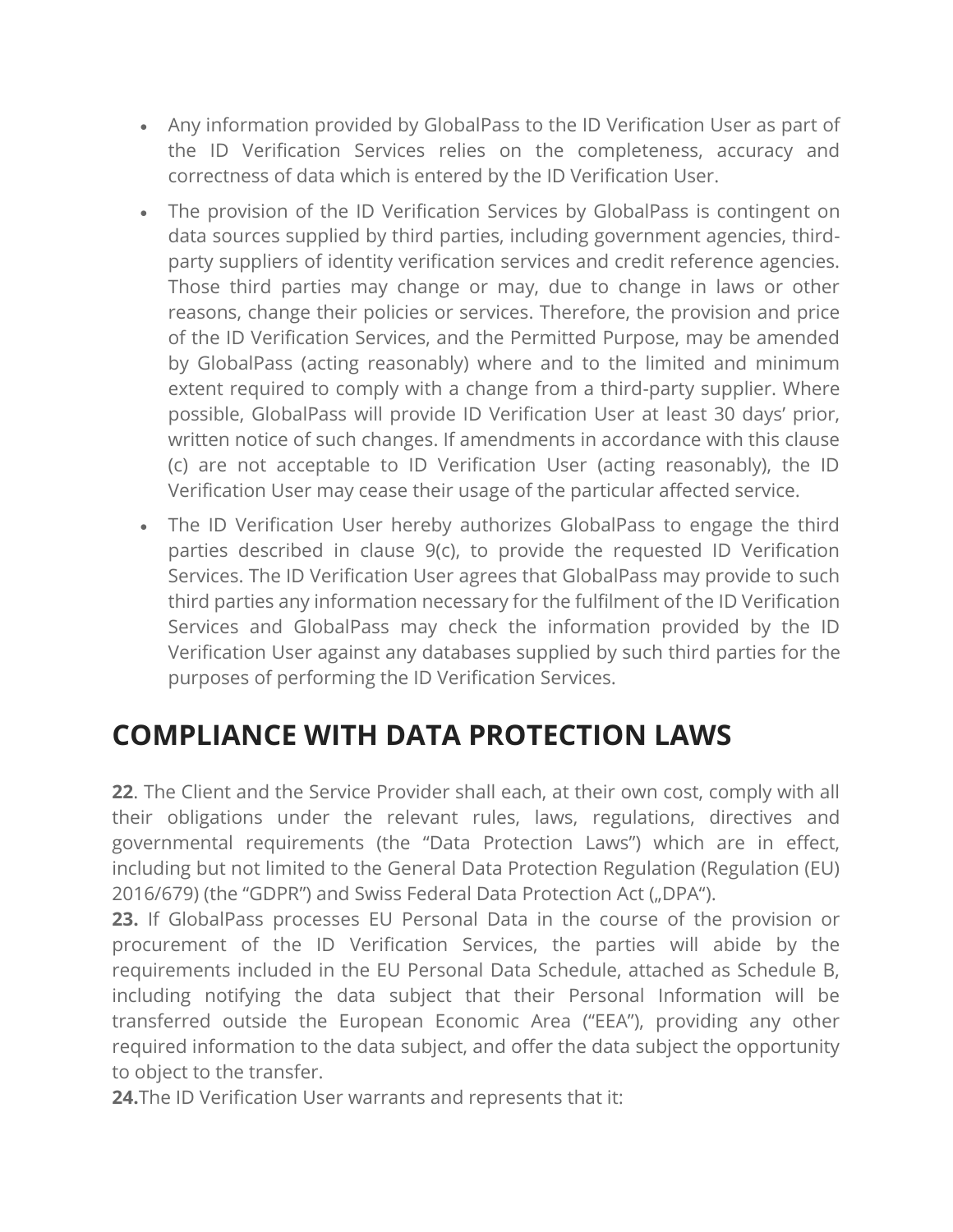- will comply with all applicable laws and regulations, including but not limited to privacy and data protection laws;
- has all licenses, authorizations, consents and approvals necessary in order to perform its obligations under this Agreement;
- will maintain and enforce a privacy policy that at least complies with the [Swiss](https://www.admin.ch/opc/en/classified-compilation/19920153/index.html) Federal Act on Data [Protection](https://www.admin.ch/opc/en/classified-compilation/19920153/index.html) , and equivalent international legislation such as the GDPR).
- will only use the ID Verification Services for the Permitted Purpose and otherwise in accordance with the terms of this Agreement (including any obligations or restrictions set out in the Schedules);
- will comply with all requirements and additional obligations listed in paragraph 4, herein, including, where applicable, the implementation of consumer consent requirements and agreement to additional terms and conditions contained therein;
- will obtain the freely given specific and informed consent from the individual that is the subject of the ID Verification Services, in accordance with applicable laws;
- will utilize the ID Verification Services for its own purposes and will not forward, send or disseminate any data or information contained within the ID Verification Services to any other party (with the exception of any Affiliate of the ID Verification User, but only for such time as such ownership is held in the company); and
- will, upon request, provide all reasonable assistance to allow GlobalPass to monitor and audit the ID Verification User's compliance with this Agreement, and to otherwise enable GlobalPass to comply with its obligations to third parties (including but not limited to government departments and agencies).
- will not introduce any back door, drop dead device, time bomb, Trojan horse, virus, or worm (as such terms are commonly understood in the software industry) or any other code designed or intended to have, or capable of performing, any of the following functions: (i) disrupting, disabling, harming or otherwise impeding in any manner the operation of, or providing unauthorized access to, the ID Verification Services or GlobalPass's computer system or network; or (ii) damaging or destroying any data.

**25**. The Parties agree to be bound by provisions of Appendix 1 hereto for the purpose of Processing of Personal Data hereunder. The submission by the Client to the Service Provider of the request for the respective Services shall also be considered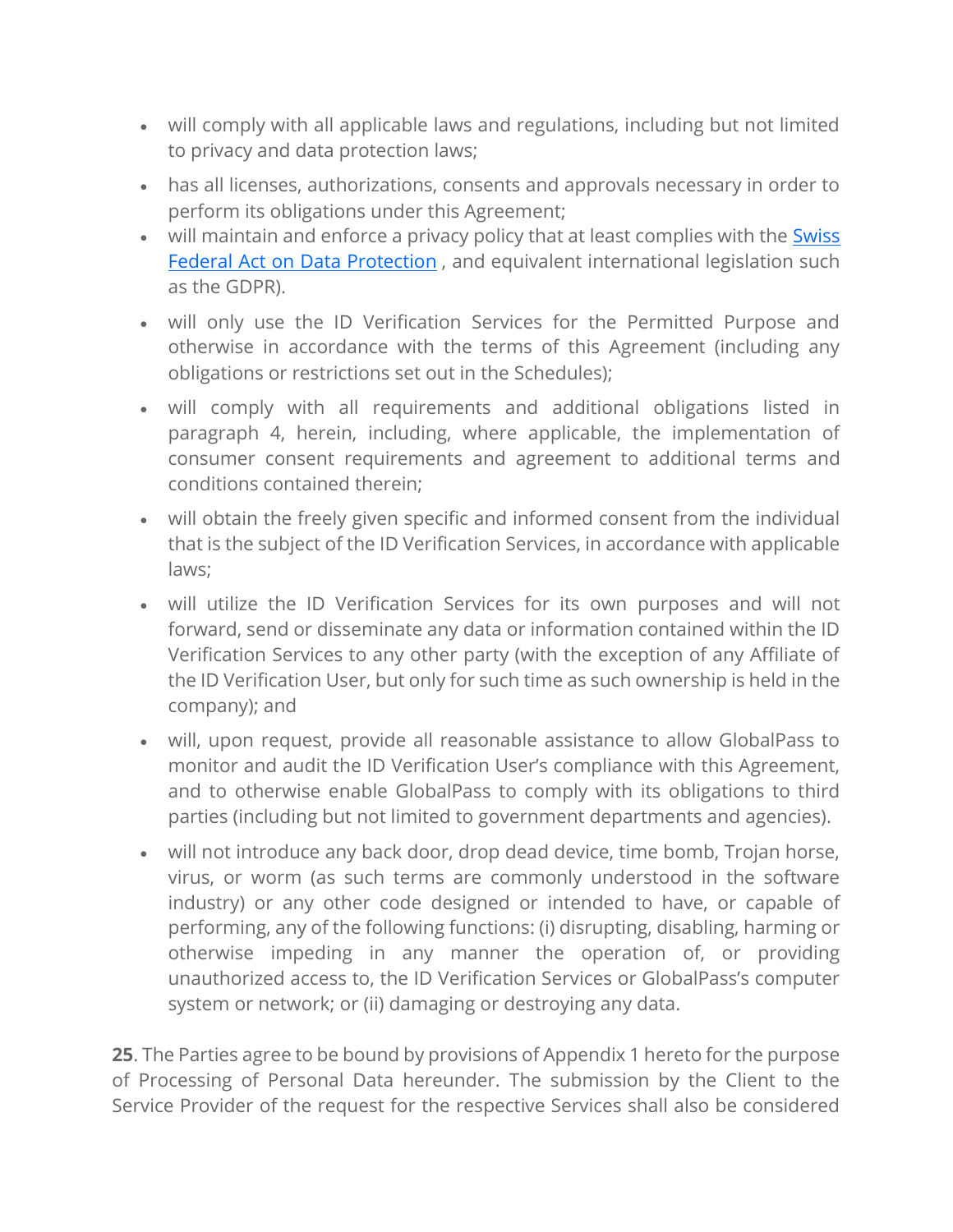as the Client's Instruction to the Service Provider to process the Personal Data as and to the extent prescribed by Appendix 1 hereof.

**26**. The Client undertakes to:

- (a) ensure that it always has, as a Data Controller, a proper and valid legal ground for Processing of the Personal Data hereunder (including, for avoidance of doubts, the Personal Data collected for the purpose of provision of the Services by the Service Provider); and specifically, that where a Customer's (or other Data Subject's) consent is required for the Processing of Personal Data (whether provided from the Client, and/or from the Customer on the Client's request, or to be collected from third party sources) as herein agreed, the Client will have obtained such consent conform to the Data Protection Laws;
- (b) ensure that at all times it complies with any other requirements imposed by Data Protection Laws on Data Controllers;
- (c) ensure, that the Instructions for the Processing of Personal Data, provided by the Client to the Service Provider under the Engagement Letter or this Agreement and throughout the term of validity hereof, shall be in compliance with Data Protection Laws;
- (d) protect the Personal Data or Results by making all reasonable security arrangements (including, where appropriate, physical, administrative, procedural and information and communications technology measures) to prevent unauthorized or accidental access, collection, use, disclosure, copying, modification, disposal or destruction of Personal Data or Results, or other similar risks;
- (e) acting as Data Controller, must comply with its duties, under the Data Protection Laws, to notify Customers whether and how their personal data is being processed, the purpose of such Processing, categories of Personal Data being Processed, and any other parties involved in Processing (including the Processing by the Service Provider);
- (f) with the Service Provider assisting it, must enable Data Subjects to exercise their rights, such as subject access requests and requests for the rectification or erasure of personal data, and making objections to Processing;
- (g) be liable to Customers for the damage caused by processing which infringes the Data Protection Laws.

## **CONFIDENTIALITY**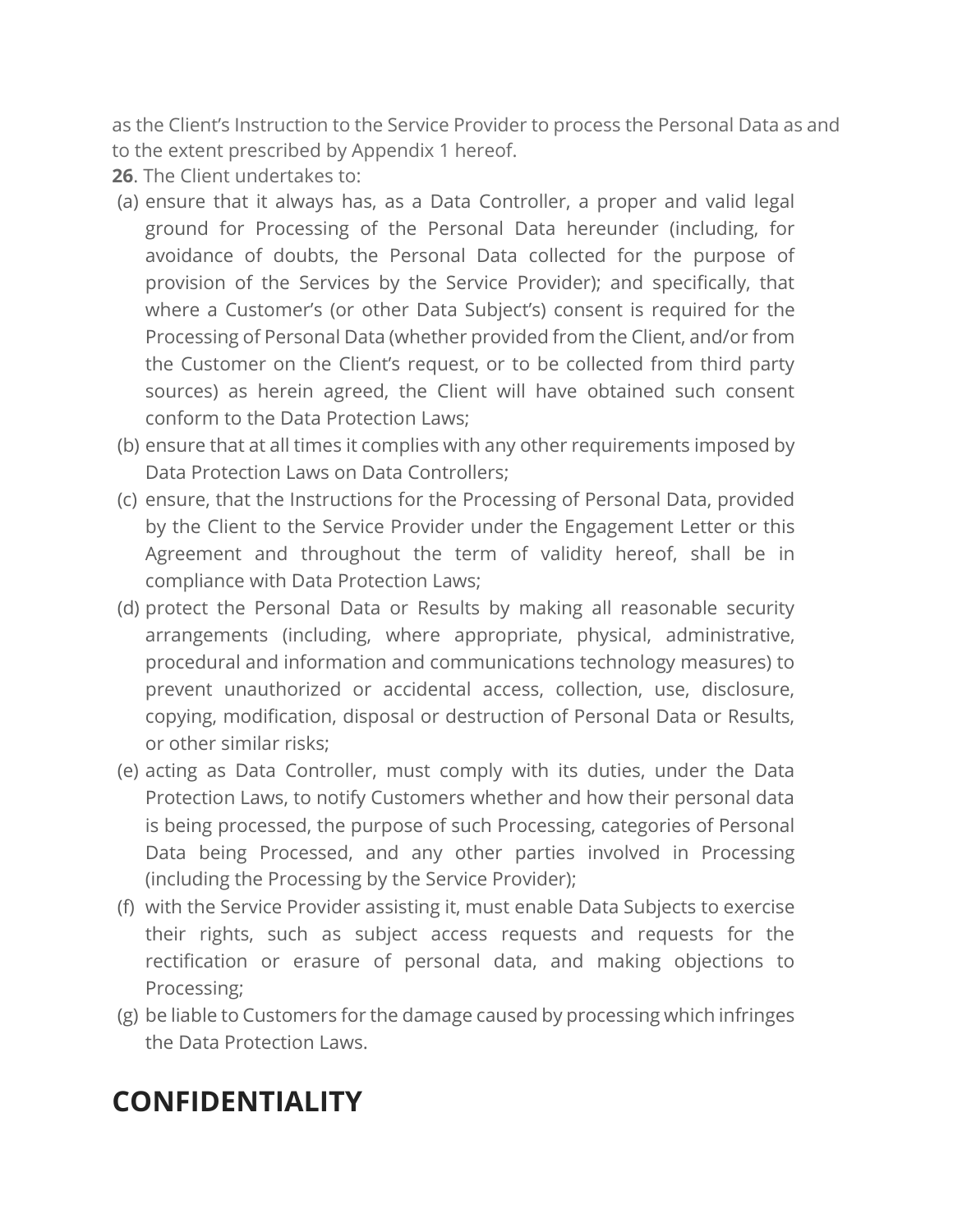As used in this Agreement, "Confidential Information" means any information communicated by either party to the other party in the context of their business relationship (whether documented now or in the future or otherwise) and includes information regarding the ID Verification Services not generally known to the public, the identity of GlobalPass's data sources and vendors as well as any information relating to an identified or identifiable individual (including, without limitation, name, postal address, telephone number, date of birth, government identity card number, driver's license number, or any other unique identifier or one or more factors specific to the individual's physical, physiological, mental, economic or social identity, and whether confidential customer data or otherwise) provided by either party to the other ("Personal Information") and including user name and password information.

**27**. Notwithstanding the foregoing paragraph, a party may disclose Confidential Information:

- (a) to its Affiliates, the Agents of such Affiliates, its representatives in which case such party will inform such disclose of the terms of this Section 4 and will cause such disclose to comply with such terms as if it were bound by the provisions of this Agreement;
- (b) that (1) is in the public domain as of the Effective Date, or (2) enters the public domain after the Effective Date other than as a result of a breach of any duty of confidentiality by such party, its Affiliate or any Agent of the foregoing;
- (c) as required by law, or by a court or government agency of competent jurisdiction, or by the rules of any securities exchange, in which cases the party required to make such disclosure will promptly notify its counterparty of such requirement.

**28.** If, for any reason, GlobalPass is required to disclose any or all of its data vendors to ID Verification User, then ID Verification User agrees that it shall be prohibited from contacting or doing business with such data vendors, for the purpose of obtaining similar services as those provided through GlobalPass under this Agreement, at any time during the term of the Agreement and for a period of one (1) year after the termination of this Agreement.

**29.** Each party agrees that it will:

• not disclose, nor permit any person to disclose, to any other person or entity any Confidential Information except to those of its data vendors, directors, officers or employees with a strict need to know in order to perform the obligations under this Agreement. Such data vendors, directors, officers or employees shall be of the obligation of confidentiality hereunder and shall be subject confidentiality obligations at least as restrictive as those set forth in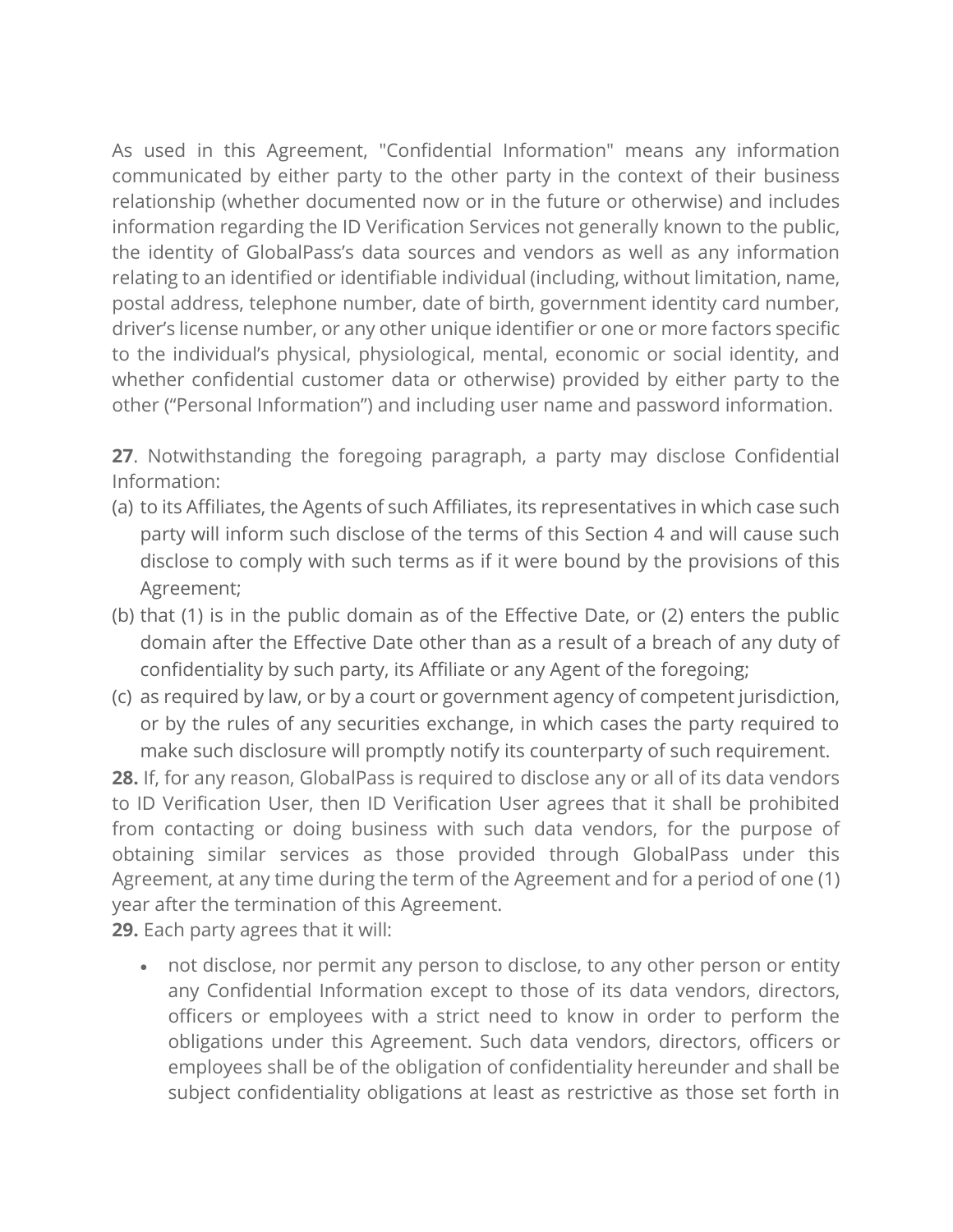this Agreement. Should either party be legally required to disclose Confidential Information, that party shall, unless prohibited by law, immediately notify the other party of such request or requirement for disclosure, and reasonably assist that party, prior to disclosure so that party may seek an appropriate protective order;

- protect the Confidential Information with the same degree of care it uses to safeguard its own information of a similar character, provided that such degree of care shall not be less than a reasonable degree of care implementing appropriate administrative, physical, technical and organizational measures, policies and procedures to protect Confidential Information against accidental or unlawful destruction or accidental loss, unauthorized alteration, disclosure or access, and other unlawful forms of processing;
- immediately notify the other party in writing if it suspects, has reason to believe or confirms that any Confidential Information is or has been lost, stolen, compromised, misused or used, accessed or acquired in an unauthorized manner or by any unauthorized person, or for any purpose other than legitimate business reasons;
- comply with all applicable privacy and data protection laws which may apply to the storage or transmission of any Confidential Information; and
- return or destroy Confidential Information to the other party within ten (10) days of notice from such party.

**30.** Except with respect to Personal Information, Confidential Information does not include information that is generally known to the public, information received in good faith from a third-party not subject to a confidential obligation to the source, or information that was independently developed by the recipient without the developing persons having access to or knowledge of the confidential information.

# **DURATION**

**31**. Notwithstanding anything contained in the Engagement Letter or this Agreement and without prejudice to the other rights or powers under the Engagement Letter or this Agreement, a Party may terminate this Engagement Letter and Agreement with immediate effect by giving notice to the other Party (the "Defaulting Party") upon any of the following:

(a) if the Defaulting Party is in a serious breach of its contractual obligations set out of Engagement Letter or this Agreement;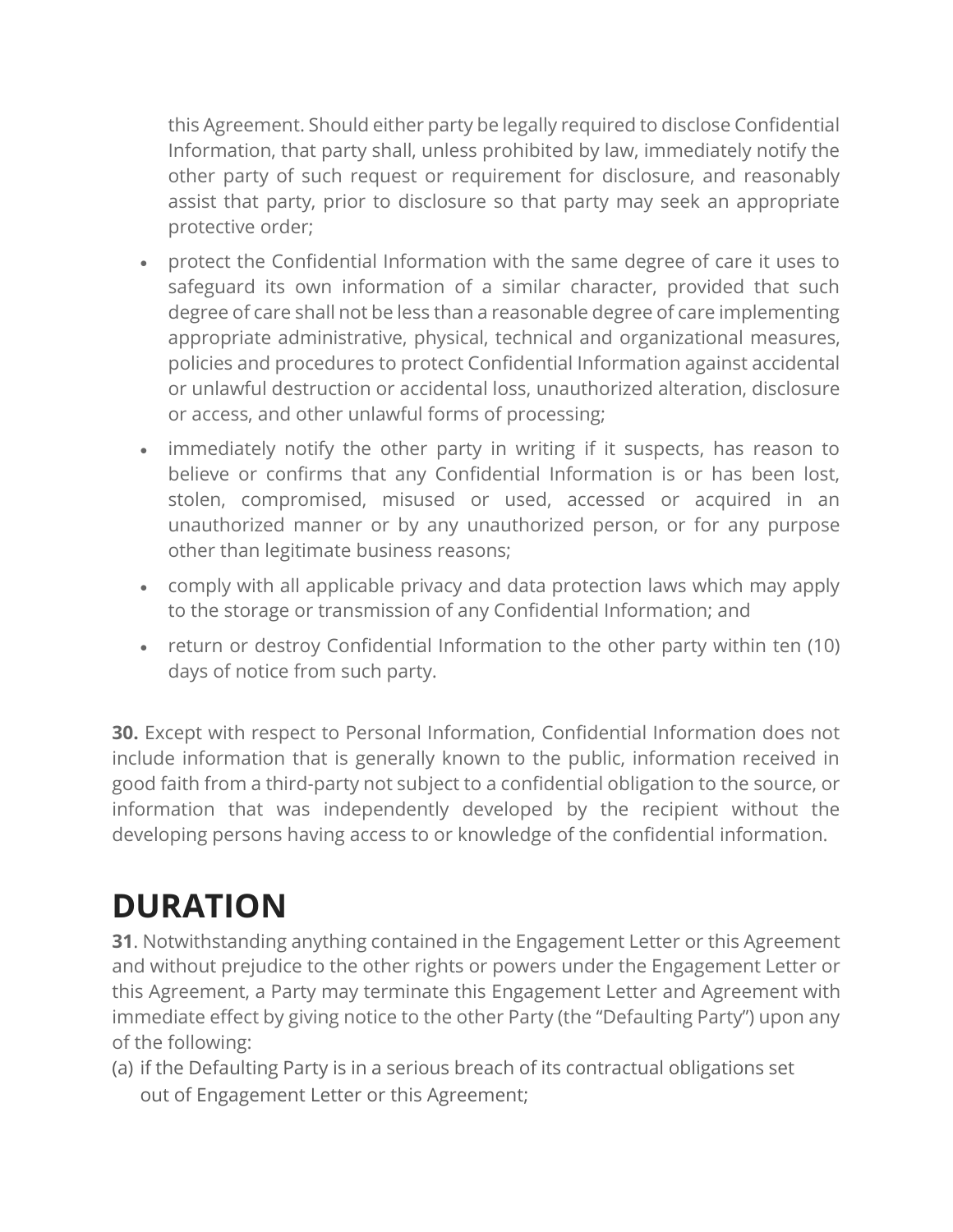- (b) if Defaulting Party goes into liquidation, whether compulsory or voluntarily;
- (c) if a petition is presented or an order is made for the appointment of an administrator in relation to the Defaulting Party or if an administrative receiver or judicial manager is appointed over any part of the assets of the Defaulting Party and such appointment is not revoked within 30 days from the date of such appointment; or
- (d) if the Defaulting Party makes a general assignment or any composition or arrangements with or for the benefit of its creditors.
- (e) Notwithstanding the foregoing sentence, the following provisions (the "Surviving Provisions") will survive termination for two (2) years from the Termination Date:
	- ("Indemnity");
	- ("Confidentiality");
	- ("Duration");
	- Miscellaneous provisions"); and
	- The definition of any defined term used but not defined in any Surviving Provision.

**32**. The Service Provider will retain the Results (including the Personal Data contained therein) in any form within the term of this Engagement Letter and 10 years after expiry of the Engagement Letter or this Agreement (unless retention period is modified by the applicable laws, rules, regulations or directives, including the Data Protection Laws, or an order of court or other competent institution or person). Without limitation of the foregoing, the Service Provider has a legal ground to retain the Personal Data and/or the Results where the Service Provider acts in the capacity of the data controller with regards to the Personal Data concerned or has other legal ground to retain the Personal Data (e.g., where the retention of the Personal Data and/or the Results are required for the defense against legal claims, where the Service Provider is required to retain the Personal Data and/or the Results under the applicable laws, etc.). The Client waives any of its claim rights and shall not be entitled to make any claims against the Service Provider with regards to the Services, the Results of which have not been retained by the Service Provider as a result of the requirements of the applicable laws or due to the actions of the Client.

**33**. At the termination of this Agreement and/or Engagement Letter, the Client can export and retain all Results (including the Personal Data contained therein) to its desired location in the supported format provided that the Client is not already in possession of the Results and the Personal Data (unless such retention is not supported by the applicable laws, rules, regulations, or directives, including the Data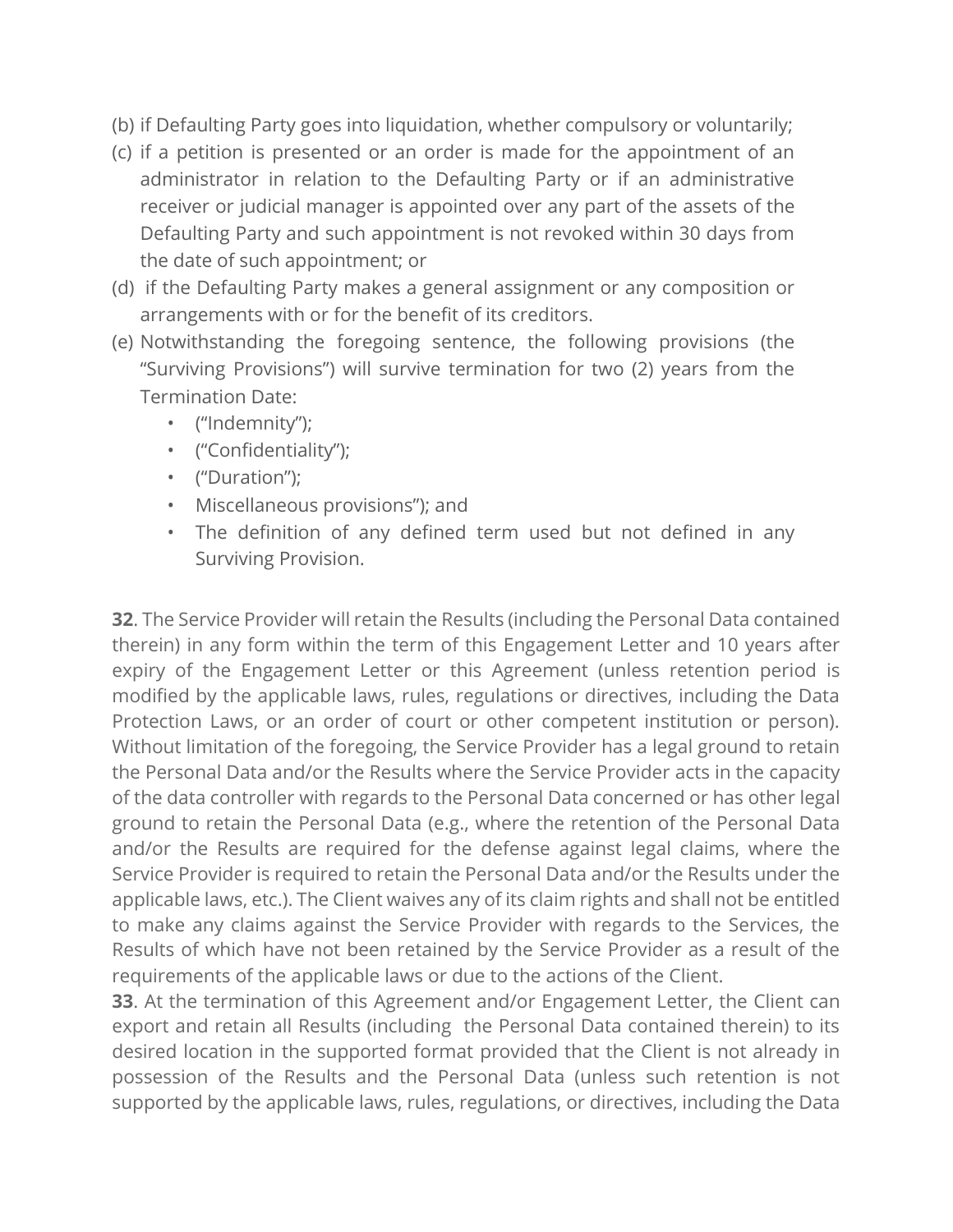Protection Laws, or an order of court or other competent institution or person). The Parties shall coordinate and agree on the implementation of the provisions hereof. The provisions of the present Section are without prejudice to the rights of the Service Provider.

# **MISCELLANEOUS PROVISIONS**

**34.** GlobalPass, its contractors and sub-contractors, for the purposes of this Agreement, are not:

- a financial intermediary with the duty to report as set forth in Section 2, Article 9 (Duty to Report) by the Swiss Federal Act on Combating Money [Laundering](https://www.admin.ch/opc/en/classified-compilation/19970427/index.html) and Terrorist [Financing](https://www.admin.ch/opc/en/classified-compilation/19970427/index.html) ("**AMLA ACT**") and as such do not have an obligation to retain any copies of an identification procedure as required under Article 7.
- a financial intermediary with the duty to report for the purposes of the requirement to retain copies of an identification procedure as required under Article 7 of the AMLA ACT.
- a financial intermediary with the duty to report as defined under Swiss cantonal and or federal laws;
- a Consumer Reporting Agency as defined by the U.S. Fair Credit Reporting Act 15 U.S.C. et seq ("**FCRA**") and GlobalPass's data or reports do not constitute "Consumer Reports" as that term is defined in the FCRA.

**35.** The ID Verification User must not distribute, market, re-license, sub-license, rent, lease, adapt, translate, enhance, modify, de-compile, disassemble, reverse engineer, reproduce, create derivative works or translate the whole or any part of the information included in the ID Verification Services, and must not merge the ID Verification Services into any other product or service without the prior written permission of GlobalPass.

**36.** In consideration of GlobalPass providing the ID Verification Services to the ID Verification User, the ID Verification User agrees to pay to GlobalPass the fees, which shall be set forth in separate agreement, including any related payment transmission fees or related bank charges. Unless otherwise expressly stated, all fees and charges referred to by separate agreement are exclusive of VAT. Payment will be made by charging your credit card on file. By providing credit card information or other payment method acceptable to GlobalPass, you represent and warrant that; i) the information provided is true and correct; ii) you are authorised to provide that information and to use the designated payment method; and iii) you authorise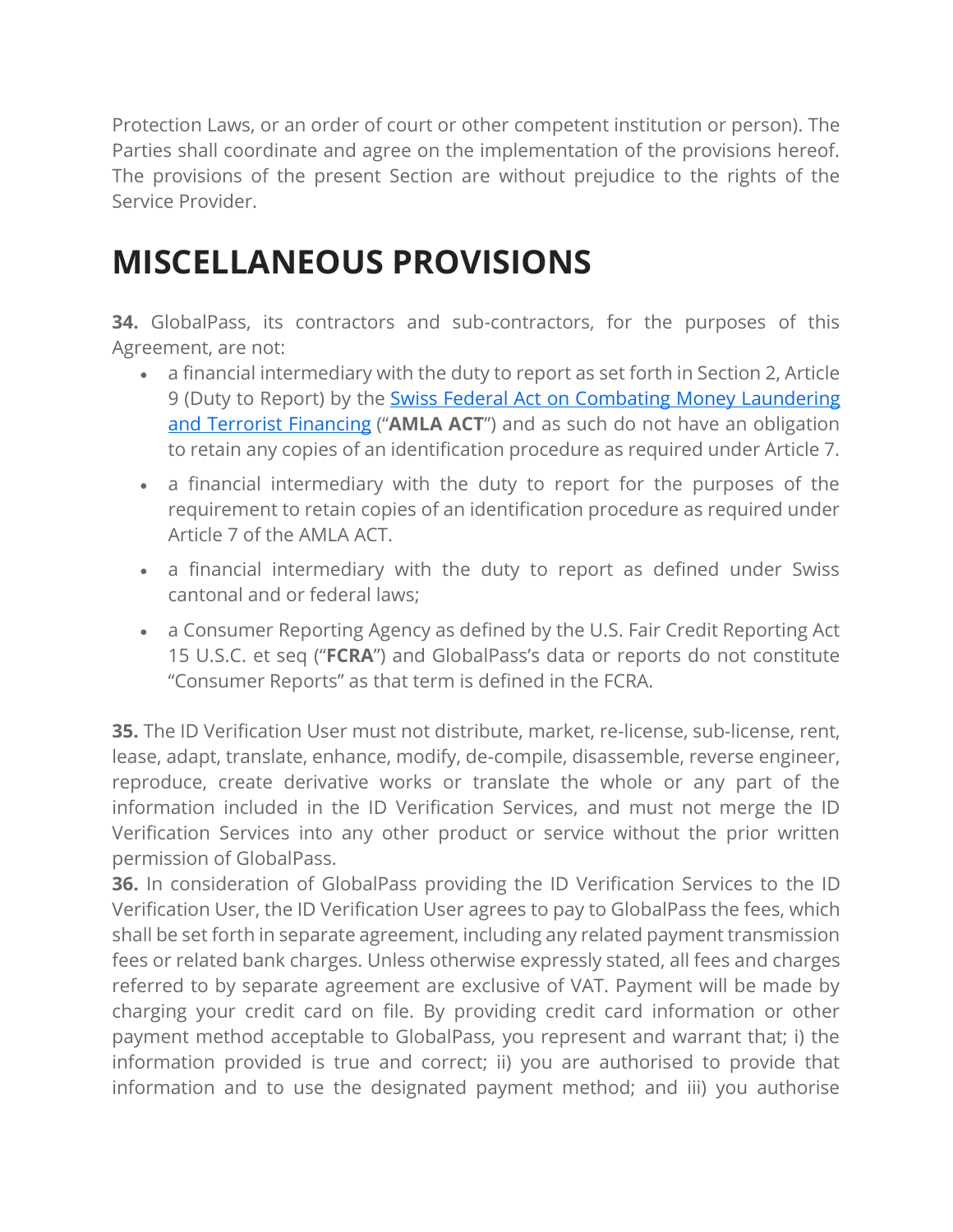GlobalPass (or GlobalPass's third-party payment processor) to charge your payment method for the total amount due. You agree to pay all credit card charges when due. You agree to pay all charges when due regardless of the number of transactions performed and regardless of the specific results or performance of the ID Verification Services.

**37**. **Address for notices**. Any notices delivered pursuant to this Agreement or Engagement Letter shall be delivered to the respective addresses of the parties indicated either in the beginning or in the signature block of this Engagement Letter. **38**. **Format of notices**. A notice given under Agreement or Engagement Letter will be in writing in English and shall be:

- (a) Delivered personally, in which case it is deemed to have been received at the time of delivery;
- (b) Sent by prepaid first-class mail or recorded delivery, in which case it is deemed to have been received three Business Days after the date of posting, or, if the notice is served by mail from outside the country to which it is sent, sent by airmail, in which case it is deemed to have been received five Business Days after the date of posting; or
- (c) Sent by e-mail, in which case it is deemed to have been received at the time of delivery of such e-mail.

**39.** GlobalPass and its service providers will retain ownership of all intellectual property in the ID Verification Services (including any amendments, enhancements, modifications or updates of the ID Verification Services).

**40.** All documents referred to in this Agreement form part of this Agreement and may be amended from time to time by the parties in writing. Such amendments do not otherwise affect the rights and obligations howsoever under this Agreement.

**41.** This Agreement (including the Schedule and any other documents referred to in the Schedule or this Agreement) contains the entire Agreement between the parties and there are no other representations, promises or conditions.

**42.** This Agreement is governed by the laws of Switzerland. Both parties stipulate and agree that any litigation arising from or relating to this Agreement will be heard in a court of competent jurisdiction located in Zug, Switzerland.

## **LIST OF SUB-PROCESSORS**

**43**. The Client hereby agrees to the use by the Service Provider of the following Sub-Processors for the Processing of Personal Data:

- (a) LexisNexis;
- (b) UAB Saulės sprendimai;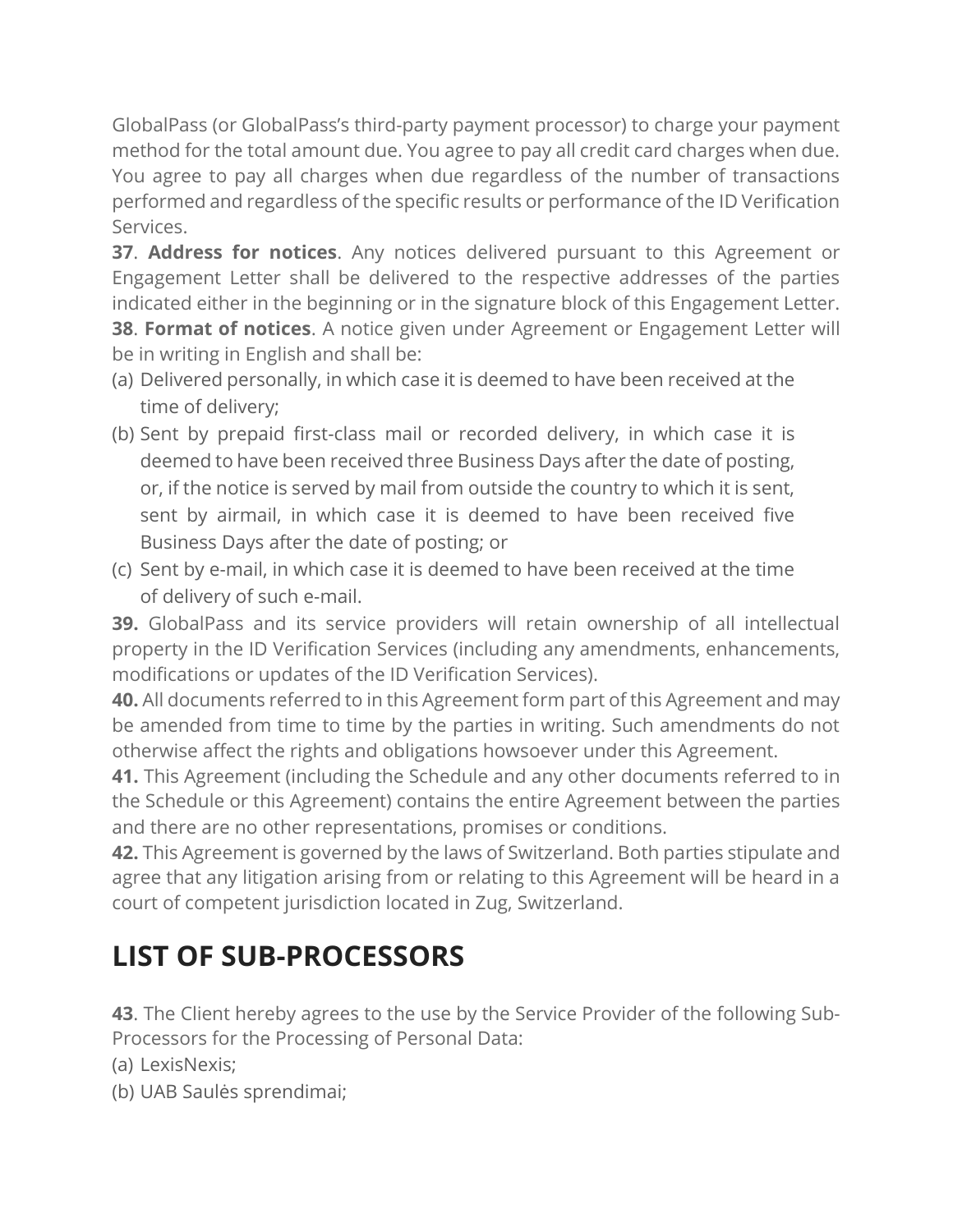(c) Any other sub-processors as from time to time notified to the Client.

# **LIABILITY**

**44.** IN NO EVENT WILL GLOBALPASS OR ITS REPRESENTATIVES, OR ANY DATA PROVIDER, BE LIABLE FOR ANY SPECIAL, INCIDENTAL, INDIRECT, OR CONSEQUENTIAL DAMAGES (INCLUDING, WITHOUT LIMITATION, LOST PROFITS OR REVENUES), ARISING OUT OF OR IN CONNECTION WITH THIS AGREEMENT IN ANY MANNER, REGARDLESS OF THE FORM OF ACTION (INCLUDING STRICT LIABILITY OR NEGLIGENCE).

**45.** GLOBALPASS'S AGGREGATE LIABILITY DURING THE TERM FOR ANY OR ALL LOSSES OR INJURIES ARISING OUT OF ANY ACTS OR OMISSIONS UNDER THIS AGREEMENT WILL BE LIMITED TO A REFUND OF THE FEES PAID BY IDV USER UNDER THIS AGREEMENT DURING THE THREE (3) MONTH PERIOD IMMEDIATELY PRIOR TO THE OCCURRENCE OF THE FIRST EVENT GIVING RISE TO ALL OR PART OF THE LIABILITY.

**45.** Neither party will be liable for any delay or failure to perform its obligations under this Agreement if such delay is due to an act of God, fire, flood, earthquake, explosion, accident, acts of the public enemy, terrorist acts, war, rebellion, insurrection, sabotage, epidemic, quarantine restriction, transportation embargo, change of law or strike (each a "Force Majeure").

**46.** Notwithstanding any other term of this Agreement, GlobalPass accepts no liability for any inaccuracy, incompleteness or other error in any (i) inquiry information, (ii) other information, or (iii) data, provided by the ID Verification User to GlobalPass.

**47.** The ID Verification User will indemnify GlobalPass, its affiliates and agents from and against any and all claim, damages, losses, liabilities or fees arising in connection with any costs incurred as a result of a breach of any term of this Agreement by the ID Verification User.

**48.** The ID Verification User must not assign or transfer any rights or liabilities under this Agreement to any other person, except with written consent of GlobalPass.

**49.** The ID Verification User can contact GlobalPass at any time with questions or to cancel the ID Verification Services by sending an email to: support(at)globalpass.ch.

**50.** If any provision of this Agreement is found to be illegal or unenforceable by any court of competent jurisdiction then that provision will be deemed to be deleted, but without affecting the remaining provisions.

**51.** A failure by either party to exercise or enforce any rights available to that party or the giving of any forbearance, delay or indulgence is not to be construed as a waiver of that party's rights under this Agreement.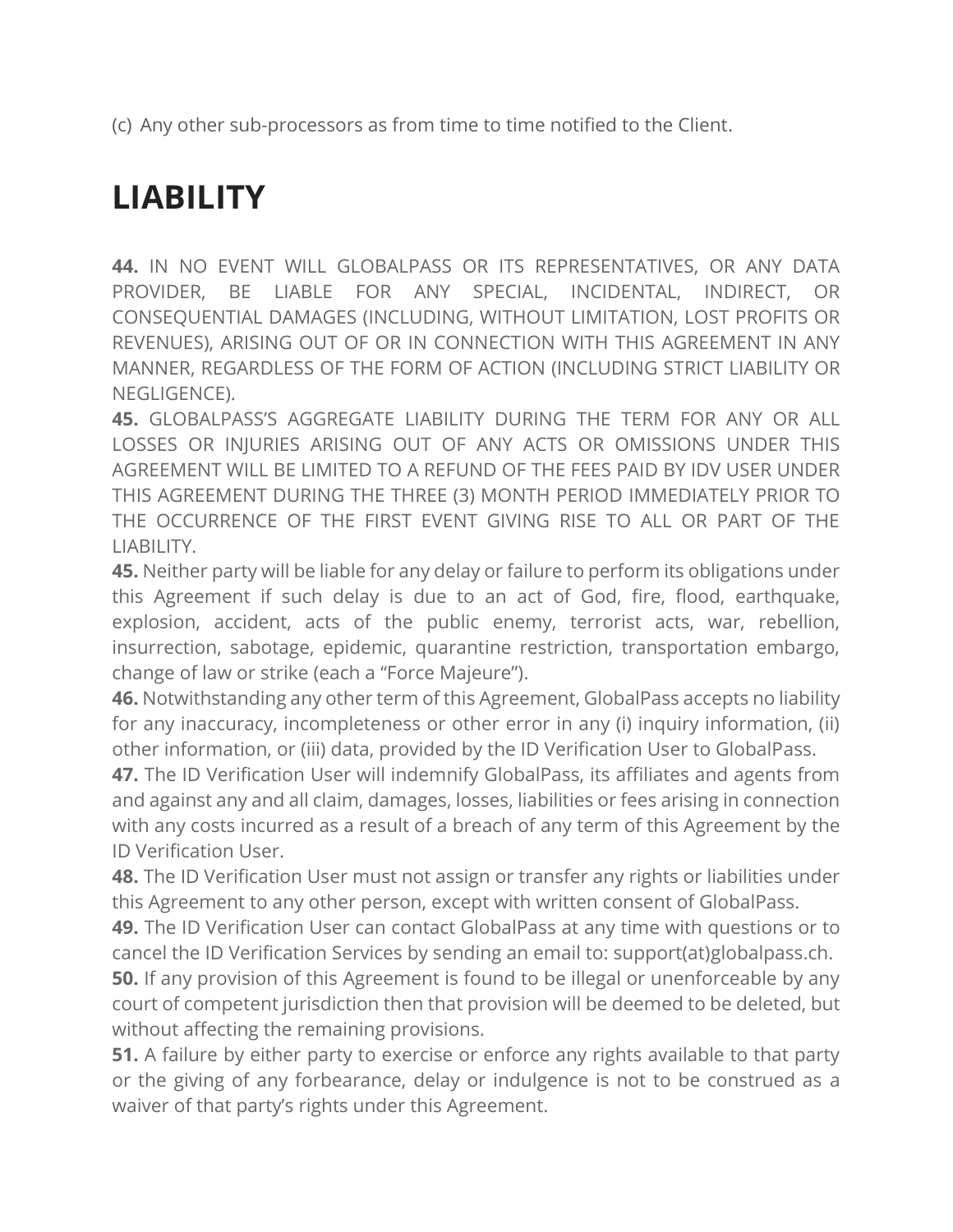**52.** GlobalPass may suspend the ID Verification Services or terminate this Agreement immediately, without further obligation to ID Verification User, in the event that (i) the ID Verification User commits a material breach of any of its obligations under this Agreement, (ii) for non-payment of services, or (iii) if there is a change of circumstances beyond GlobalPass's control which prevents GlobalPass from providing the ID Verification Services.

**53.** If a delay or failure of a party to perform its obligations is caused by, or anticipated because of, Force Majeure, the performance of that party's obligations will be suspended.

**54.** If a delay or failure by a party to perform its obligations because of Force Majeure exceeds 30 days, either party may immediately terminate this Agreement by giving written notice to the other party.

**55.** GlobalPass is not responsible:

- if the ID Verification User fails to use the ID Verification Services in accordance with the Permitted Purpose or any other term of this Agreement;
- if any equipment, browser, server or software utilised by the ID Verification User in accessing the ID Verification Services fails; or,
- for any damage to equipment, hardware, programs or data, whether stored or used with the ID Verification Services or otherwise, including the costs of repairing such equipment or hardware and the costs of recovering such programs or data.

**56.** To the extent permitted by law, other than to the extent expressly set out in this Agreement, GlobalPass makes no representations or warranties either express or implied:

- in relation to the suitability, quality, merchantability, performance or fitness for a particular purpose of the ID Verification Services;
- that the ID Verification Services will meet the ID Verification User's requirements;
- that the ID Verification User's use of the ID Verification Services will be uninterrupted or error-free or that any errors or defects in the ID Verification Services will be corrected; or
- regarding the interoperability, compatibility or coexistence of the ID Verification Services with the ID Verification User's operating system or particular network environment or hardware.

#### **Schedule B - EU Personal Data Schedule**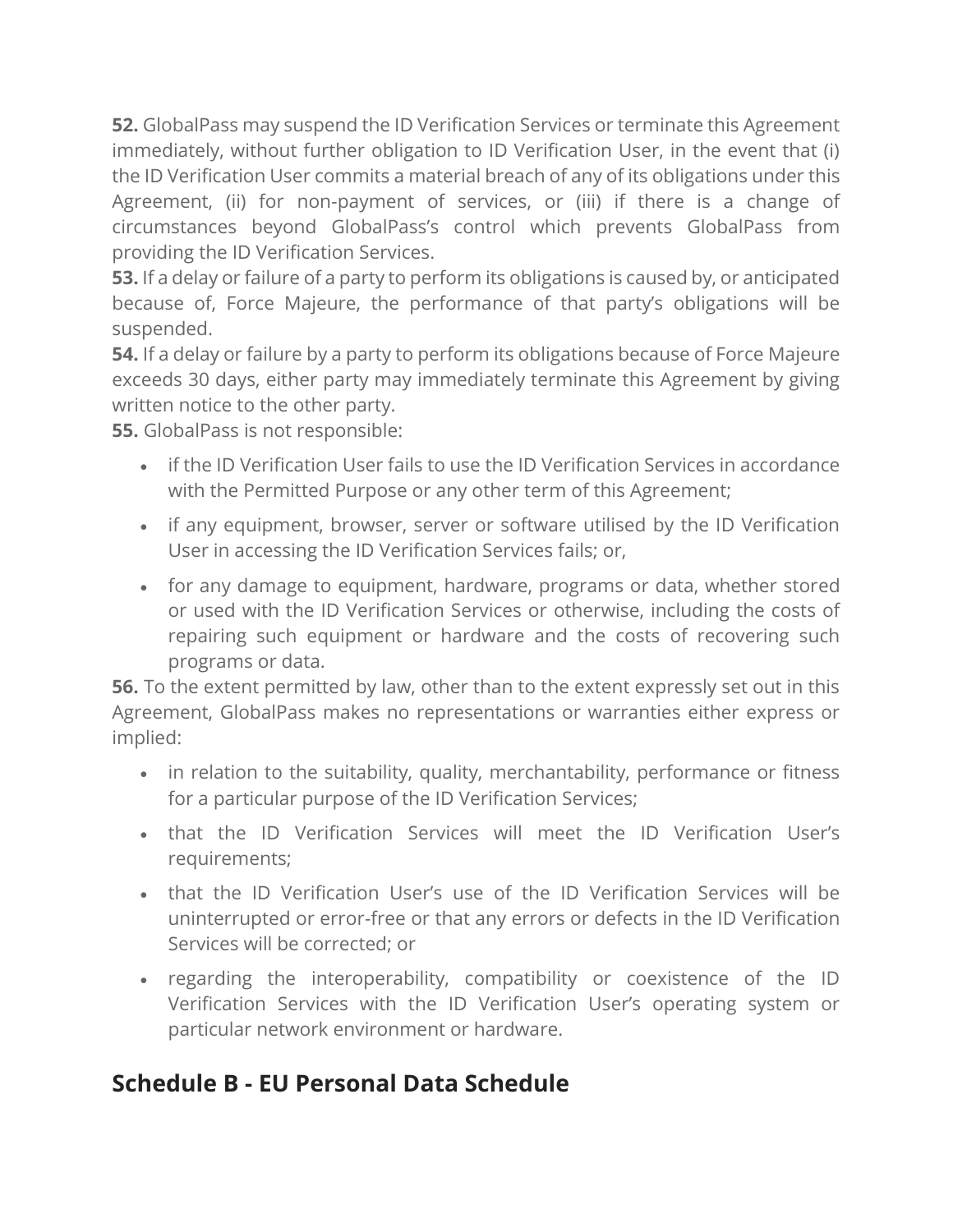This EU Personal Data Schedule is only applicable if GlobalPass processes EU Personal Data in the course of the provision or procurement of the ID Verification Services. Capitalised terms used in this Schedule shall have the meaning ascribed to them in the Agreement including, without limitation, the definitions terms found in this EU Personal Data Schedule.

1. GlobalPass shall:

- process EU Personal Data in accordance with the ID Verification User's instructions as established in this Agreement or as provided in writing from time to time. Notwithstanding the foregoing, if GlobalPass is aware that such instructions are contrary to law, GlobalPass shall use reasonable efforts to inform the ID Verification User of the legal requirements prior to carrying out the processing, unless it is prohibited from doing so by law on important grounds of public interest;
- assist the ID Verification User, taking into account the nature of the processing and the information available to GlobalPass, in complying with the ID Verification User's obligations to respond to requests from individuals or supervisory authorities under applicable Data Protection Law, to the extent this is possible, or to carry out a data protection impact assessment;
- make available to the ID Verification User at the ID Verification User's request and cost all information necessary to demonstrate compliance with the obligations set out in this EU Personal Data Schedule and allow for any audits, including inspections, conducted by the ID Verification User or another auditor mandated by the ID Verification User, as requested by the ID Verification User on reasonable, legitimate grounds. Such audits shall be conducted no more than once per calendar year and at a mutually agreeable date and time;
- not provide EU Personal Data to any subcontractor utilised by GlobalPass to carry out data server hosting and other responsibilities on GlobalPass's behalf ("Subprocessor"), unless authorised, in writing, by the ID Verification User. The ID Verification User hereby authorises GlobalPass to engage such Subprocessors in the provision of the ID Verification Services. From 2 September 2019, GlobalPass will make available a list of Subprocessors if requested by ID Verification User in writing. GlobalPass can at any time at its discretion appoint a new Subprocessor provided that, from 2 September 2019, the ID Verification User is given fifteen (15) days' prior notice and does not object to such changes within that timeframe. If ID Verification User objects to such Subprocessor, it may terminate this Agreement on 30 (thirty) days'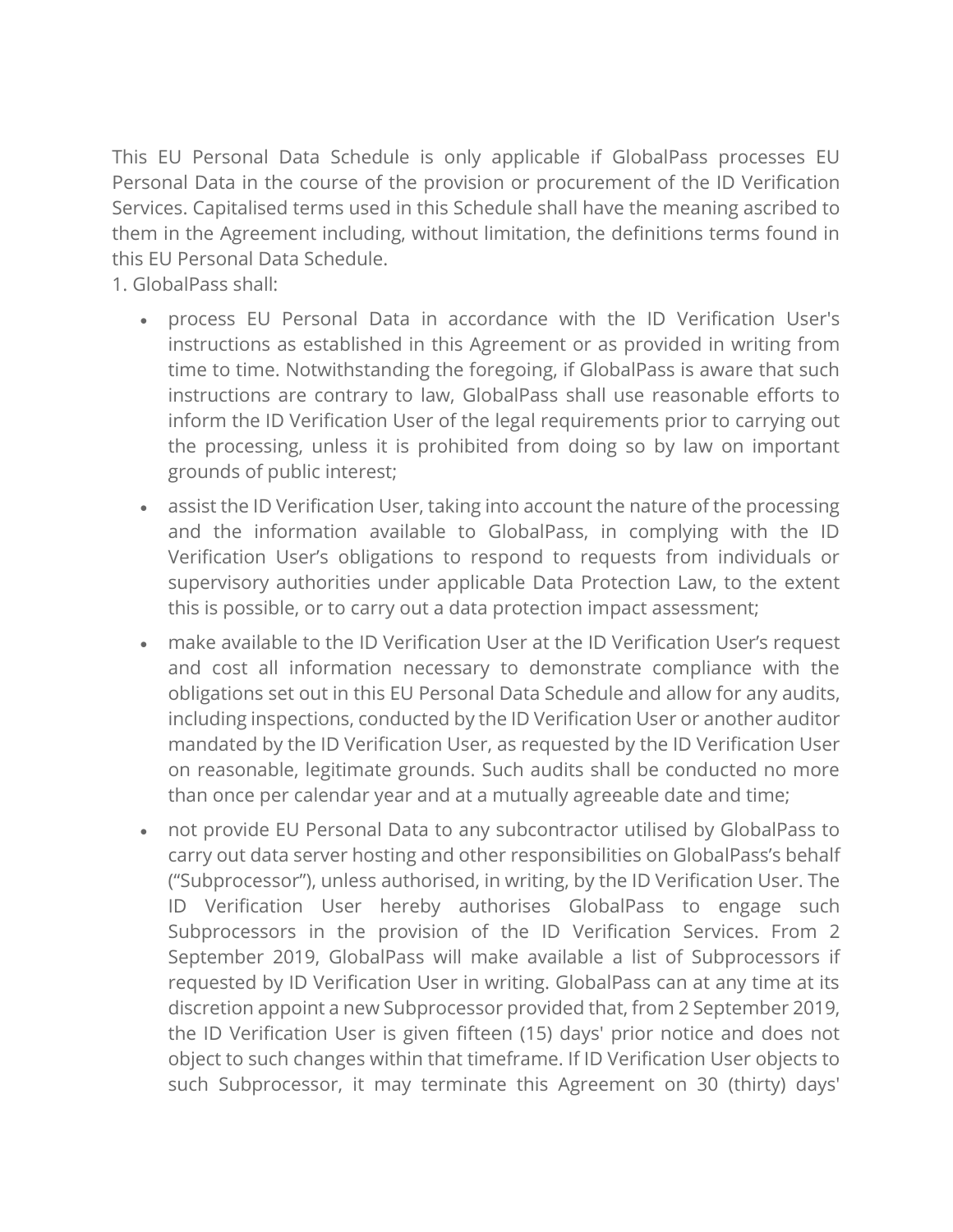written notice to GlobalPass. For the avoidance of doubt, notwithstanding this clause 1(d), GlobalPass may provide EU Personal Data to any third-party identity verification service provider acting as a data controller pursuant to GlobalPass's instructions under this Agreement to procure the ID Verification Services in accordance with clause 9(c);

- ensure that any Subprocessors to whom GlobalPass transfers EU Personal Data enter into written agreements with GlobalPass requiring that the Subprocessor abide by terms no less protective than those contained in this Agreement; and,
- For the purposes of this Agreement, "EU Personal Data" means Personal Information which is or has been subject to Data Protection Law and which has been provided by the ID Verification User to GlobalPass, together with the Personal Information which GlobalPass provides to ID Verification User confirming that it has matched a specific individual with a data source listed in 9(c) of this Agreement or 1(d) of this Schedule B. EU Personal Data does not include Personal Information which such a data source provides to GlobalPass on a general basis, irrespective of the ID Verification Services provided to ID Verification User. "Data Protection Law" means the European Directives 95/46 and 2002/58/EC and any legislation and/or regulation implementing or made pursuant to them, or which amends, replaces, re-enacts or consolidates any of them (including the General Data Protection Regulation (EU) 2016/679) and the privacy and data protection laws of the European Economic Area, Switzerland and the United Kingdom (after it leaves the European Union), each as amended from time to time. The terms "process", "processing" "data controller" and "data subject" shall have the meanings accorded under applicable Data Protection Law. The subject-matter of the data processing under this EU Personal Data Schedule is the provision or procurement of the ID Verification Services and the processing will be carried out for as long as necessary to provide the ID Verification Services. Section 1 of this EU Personal Data Schedule sets out the nature and purpose of the processing, the types of EU Personal Data GlobalPass processes and the categories of data subjects whose personal data is processed.

2. This Clause 2 of EU Personal Data Schedule does not apply if the ID Verification User is located outside of the EU. GlobalPass agrees to comply with the obligations of a data importer as set out in the standard contractual clauses for the transfer of personal data to data processors established in third countries adopted by the European Commission decision of 5 February 2010, published under document number C(2010) 593 2010/87/EU, or as updated thereafter (the "Standard